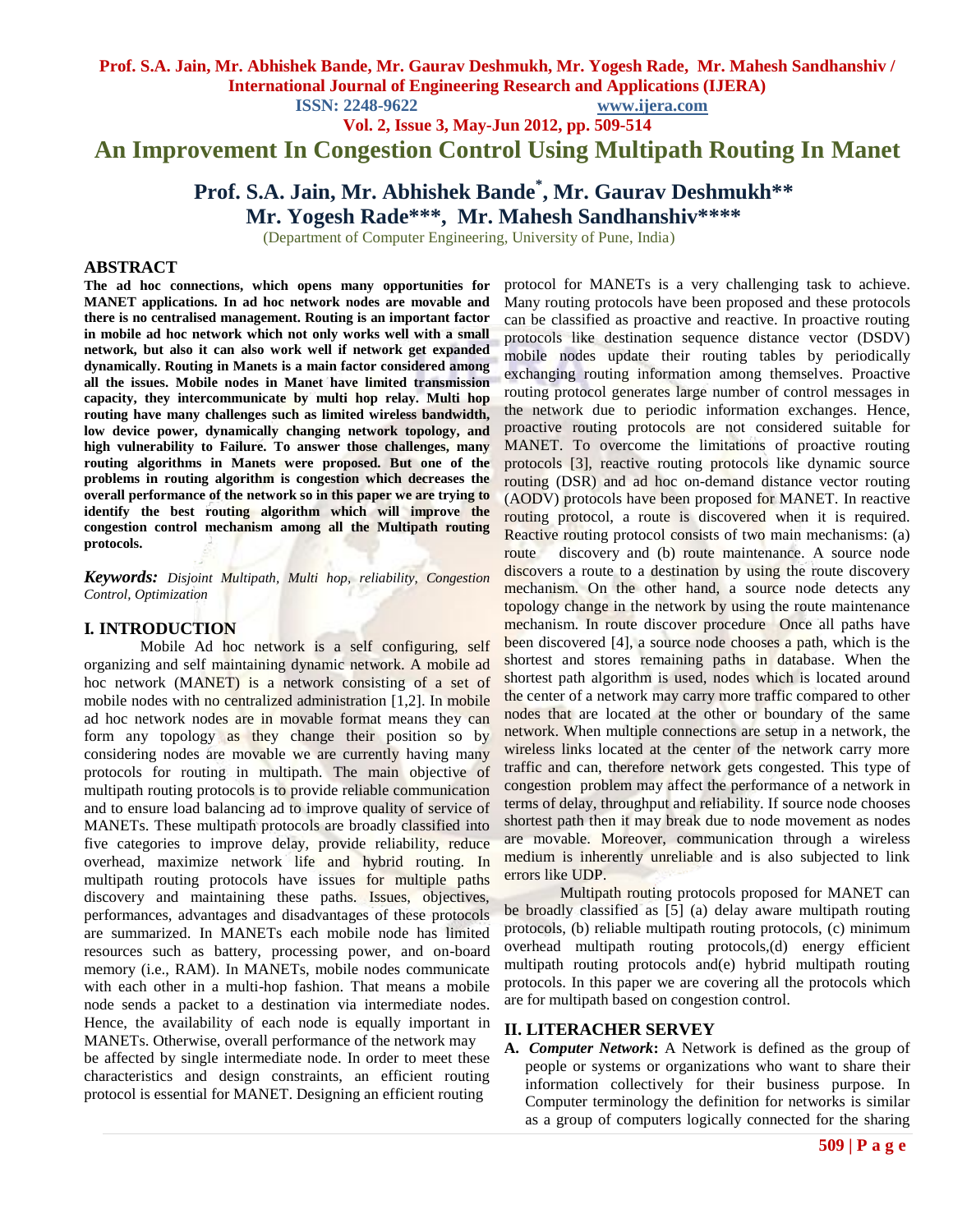**ISSN: 2248-9622 www.ijera.com**

**Vol. 2, Issue 3, May-Jun 2012, pp. 509-514**

of information or services (like print services, multi-tasking etc.). These networks may be fixed (cabled, permanent) or temporary.

*Types of Computer Network***:** There are mainly two types of computer networks a) Wired Network b) Wireless Network

# *a) Wired Network***:**



# Fig. (a) Wired Network

The wired networks are generally connected with the help of wires and cables means there exist a physical connection between two computers. Generally the cables being used in this type of networks are CAT5 or CAT6 cables. The connection is usually established with the help of physical devices like Switches and Hubs in between to increase the strength of the connection. In wired network there is a reliability of data to be reached at destination. Following are some advantages of wired network.

### *Advantages:*

A wired network offer connection speeds of 100Mbps to 1000Mbps. Physical, fixed wired connections are not prone to interference and fluctuations in available bandwidth, which can affect some wireless networking connections.

### *Disadvantages:*

Wired networks are expensive to maintain the network due to many cables between computer systems and even if a failure in the cables occur then it will be very hard to replace that particular cable as it involved more and more costs.

When using a laptop which is required to be connected to the network, a wired network will limit the logical reason of purchasing a laptop in the first place.

# *b) Wireless Network:*



### Fig. (b) Wireless Network

In Wireless networks there is no physical existence of cable between two computers. It use some sort of radio frequencies in air to transmit and receive data instead of using some physical cables. The Wireless network eliminates the disadvantage of wired networks and it also eliminates cable cost.

#### *Advantages:*

Mobile users are provided with access to real-time information even when they are away from their home or office. Network can be extended to places which cannot be wired. Wireless networks offer more flexibility and adapt easily to changes in the configuration of the network.

#### *Disadvantages:*

Interference due to weather, other radio frequency devices, or obstructions like walls. The total Throughput is affected when multiple connections exists.

In Wireless network there is no guarantee of data to reach at destination.

#### **B.** *Routing:*

 Routing is the process of selecting paths in a network along which to send network traffic. It is an act of moving information across an inter-network from a source to destination.

Routing is mainly classified into

a) Static Routing b) Dynamic Routing

#### *a)Static Routing:*

Static routing refers to the routing strategy being stated manually or statically, in the router. Static routing maintains a routing table usually written by a networks administrator.

The routing table doesn't depend on the state of the network status, i.e. whether the destination is active or not. Static routing doesn't depend on availability of destination node.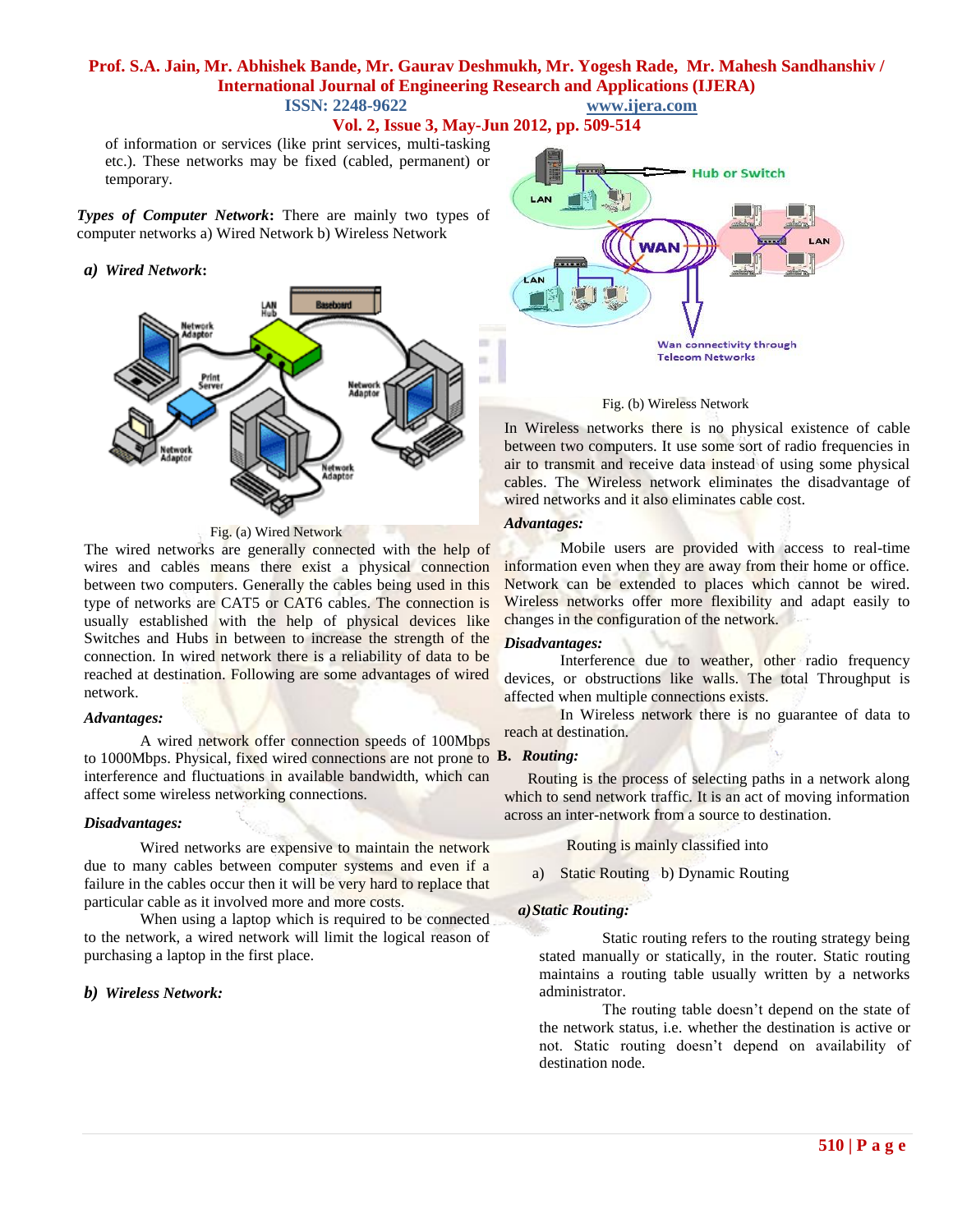**ISSN: 2248-9622 www.ijera.com**

# **Vol. 2, Issue 3, May-Jun 2012, pp. 509-514**

#### *b) Dynamic Routing:*

Dynamic routing refers to the routing strategy that is being learnt by an interior or exterior routing protocol. This routing mainly depends on the state of the network i.e. the routing table is affected by the activeness of the destination.

#### **C.** *Mobile Ad-Hoc Network:*

 A wireless mobile ad hoc network [6] is usually defined as a set of wireless mobile nodes dynamically selforganizing a temporary network without any central administration or existing network infrastructure. Since the nodes in wireless ad hoc networks can serve as routers, they are movable so they can form any type of topology. They forward packets for other nodes if they are on the route from source to the destination (like intermediate node. Besides other issues, routing is an important problem in need of a solution that not only works well with a small network, but also sustains scalability as the network gets expanded and the application data gets transmitted in larger volume. Since mobile nodes have limited transmission capacity, they mostly intercommunicate by multi hop relay. Multi hop routing is challenged by limited wireless bandwidth, low device power, dynamically changing network topology, and high vulnerability to failure, to name just a few. To answer those challenges, many routing algorithms in MANETs [6] were proposed. There are different dimensions to categorize them: proactive routing versus on-demand routing, or single-path routing versus multipath routing. In proactive protocols, routes between every two nodes are established in advance even though no transmission is in Demand and in reactive routing routes between every two nodes are established when needed.

Our motivation is that congestion is a cause for packet loss in MANETs [6]; mostly packets will loss cause of congestion only. Our aim is to control congestion in MANETs [6]. Typically, reducing packet loss involves congestion control. Congestion in routing in MANETs [6] may lead to the following problems:

- *1. Long delay:* It takes time for a congestion to be detected by the congestion control mechanism. In severe congestion situations, it may be better to use a new route. The problem with an on-demand routing protocol is the delay it takes to search for the new route.
- *2. High overhead:* In case a new route is needed, it takes processing and communication effort to discover it. If multipath routing is used, though an alternate route is readily found, it takes effort to maintain multiple paths.
- *3. Many Packet Losses:* Many packets may have already been lost by the time congestion is occurred or detected. A typical congestion control solution will try to reduce the traffic load, either by decreasing the sending rate at the sender or dropping packets at the intermediate nodes or doing both.

The result is a high packet loss rate or a small throughput at the receiver.

CLASSIFICATION OF THE ROUTING PROTOCOLS IN AD HOC NETWORK:

#### *1) Delay Aware:*

a) FZR (Fresnel Zone Routing )

#### **Reactive Routing Protocol**





- b) AODVM-PSP (Multipath Ad-Hoc On Demand Distance Vector Protocol with Path Selection Probability)
- c) BGR (Biased Geographical Routing Protocol)

#### *2) Reliable:*

- a) Multipath Routing Protocol for Changing Topology
- b) End-to-End Estimation Based Fault Tolerant
- c) NTBR (Neighbor Table Based Multipath Routing)
- d) CHAMP (Caching And Multipath Routing)
- *3) Minimum Overhead:*
	- a) SMR (Split Multipath Routing)
	- b) MDSR (Multipath Dynamic Source Routing)
	- c) ADOVM (Multipath AODV)

#### *4) Energy Efficient:*

- a) MDR (Multipath On Demand Routing)
- b) EM-GMR (Energy and Mobility Aware Geographical Multipath Routing)

#### *5) Hybrid:*

- a) MSR (Multipath Source Routing)
- b) RMPSR (Robust Multipath Source Routing)

#### **D. Congestion:**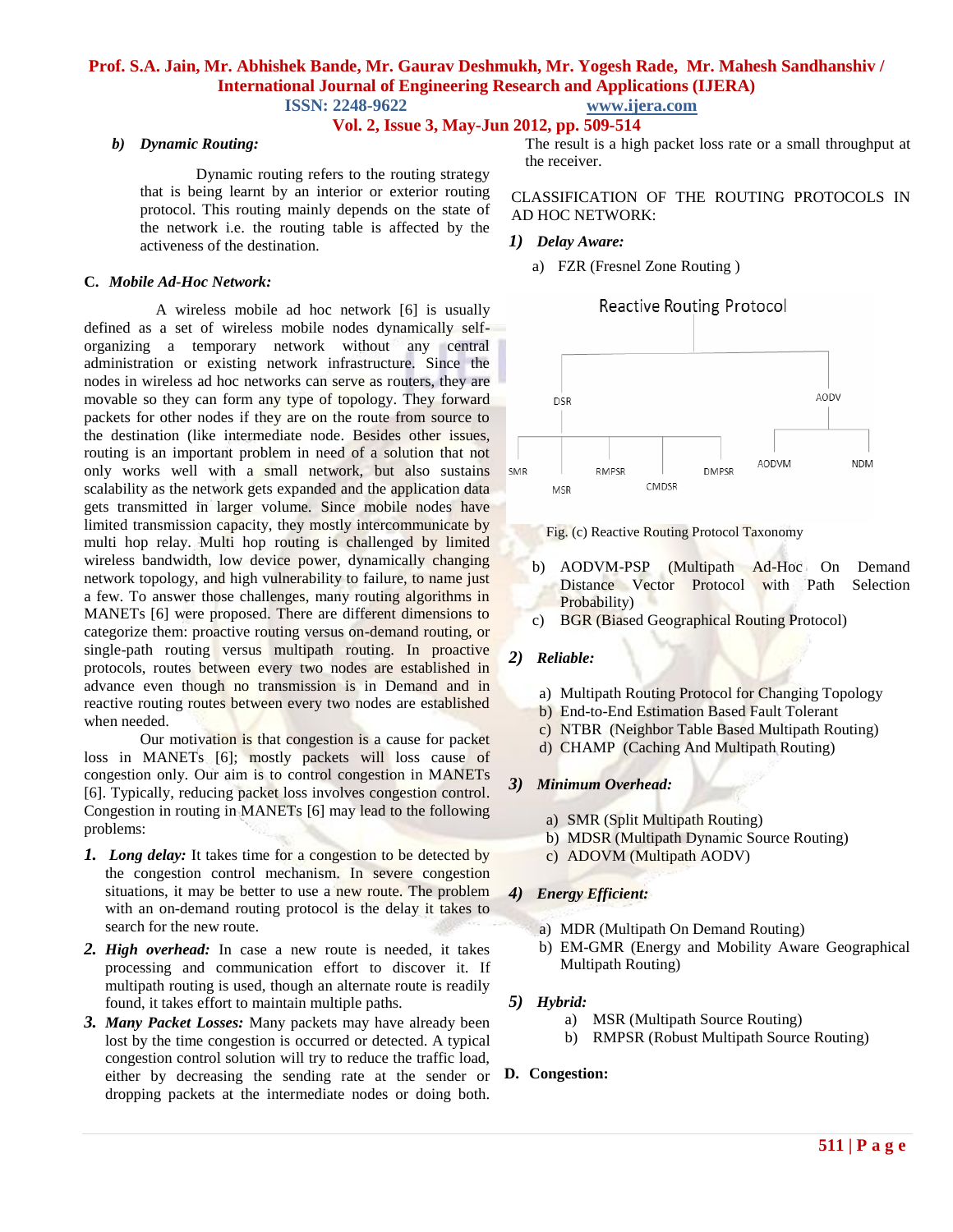**ISSN: 2248-9622 www.ijera.com**

#### **Vol. 2, Issue 3, May-Jun 2012, pp. 509-514**

 Congestion is a problem that occurs on shared networks, *1) AODV (Ad hoc On-Demand Distance Vector)* when multiple users access to the same resources (bandwidth, buffers, and queues). When number of packets are present in a network is greater than capacity of network then this situation is called as congestion. Congestion in a network may occur when the load on the network i.e. the number of packets sent to the network is greater than the capacity of network.

Congestion Control Mechanisms:

**i)** *End-system flow control:* This is not a congestion control mechanism scheme, but it is a way to prevent the sender in network from overflow the buffers of the receiver. ii) *Network congestion control:* In this scheme, end systems choke back in order to avoid congesting the network. The mechanism is similar to end-to-end flow controls, but the main intention is to reduce congestion in the network, not the receiver.

**iii)** *Network-based congestion avoidance:* In this scheme, a router detects that congestion may occur and attempts to slow down senders before queues become full.

iv) *Resource allocation:* This technique involves scheduling the use of physical circuits or other resources, for a specific time period. A virtual circuit, built across a series switches with a guaranteed bandwidth is a form of resource allocation. This technique is difficult, but can eliminate network congestion by blocking traffic that is in excess of the network capacity.

#### **E. Multipath Routing Protocols:**

Taxonomy of multipath routing protocol based on congestion control



Fig. (d) Taxonomy of MRP based on congestion control

- 1] FZR: (Fresnel Zone Routing.)
- 2] AODV-PSP: (Multipath Ad-Hoc On Demand Distance Vector Protocol With Path Selection Probability)
- 3] BGR: (Biased Geographical Routing Protocol.)
- 4] MSR: (Multipath Source Routing)
- 5] E2FT: (End 2 End Estimation based fault tolerant)
- 6] SMR: (Split Multipath Routing)
- 7] RMSR: (Robust Multipath Source Routing)

# *AODV description:*

The AODV protocol [1] is a reactive routing protocol it is also called as a pure on-demand routing protocol because a mobile node does not have to maintain any routing information if it is not located in an active path. Like DSR, the AODV protocol also consists of two main mechanisms a route discovery and a route maintenance mechanism. But the route request packet (RREQ) structure of the AODV protocol is different from that of the DSR protocol. To detect a fresh or new route from an old route, each node maintains two counters such as node sequence ID and broadcast ID. Each route request (RREQ) packet contains information about the destination sequence number which is used for distinguish from remaining node and the source sequence number in addition to source address and destination address. The sequence numbers are used to indicate the freshness and newness of a route in network. Each neighbor node either sends a reply message called as RREP to a source or it rebroadcasts a request message RREQ to its neighbors depending on whether it is the destination or not. If a node is not the destination, it needs to keep track of a request packet to set up a reverse path as well as a forward path. When a destination replies back to a source, it uses the reverse path. Mobile nodes can determine whether a route is a current one or an old one by comparing the destination sequence number in the RREQ packet with that of the sequence number stored in the route cache. If the route request sequence number is greater than the recorded one, it does not send a reply to the source. Instead, it re- broadcasts that request message. An intermediate node only replies from its route cache if the route request sequence number is less than or equal to the sequence number stored in the route cache. If a node does have a current route, it sends a reply using a unicast route reply packet (RREP). The reply packet travels along the reverse path, which was set up previously. When a reply packet travels back through the reverse path, each intermediate node sets up a forward path to the node from which it receives this reply. When a route reply packet reaches the source, the source starts sending data packets to the destination using the discovered path. If that source learns more routes later on, it updates its route cache accordingly.

#### *AODV Properties*

- Floods RREQs with unique IDs so duplicates can be discarded.
- Each node maintains backup route(s) in alternative route table.
- Distance-vector protocol so only destination, next hop and number of hops known.
- Alternative route (backup) route(s) or other routes which are discovered while route discovery used when primary fails.
- No multiple complete routes available.
- Alternative route(s) determined in RREP phase.
- Alternative route(s) by overhearing RREPs to other nodes.
- No complete route(s) information known at source.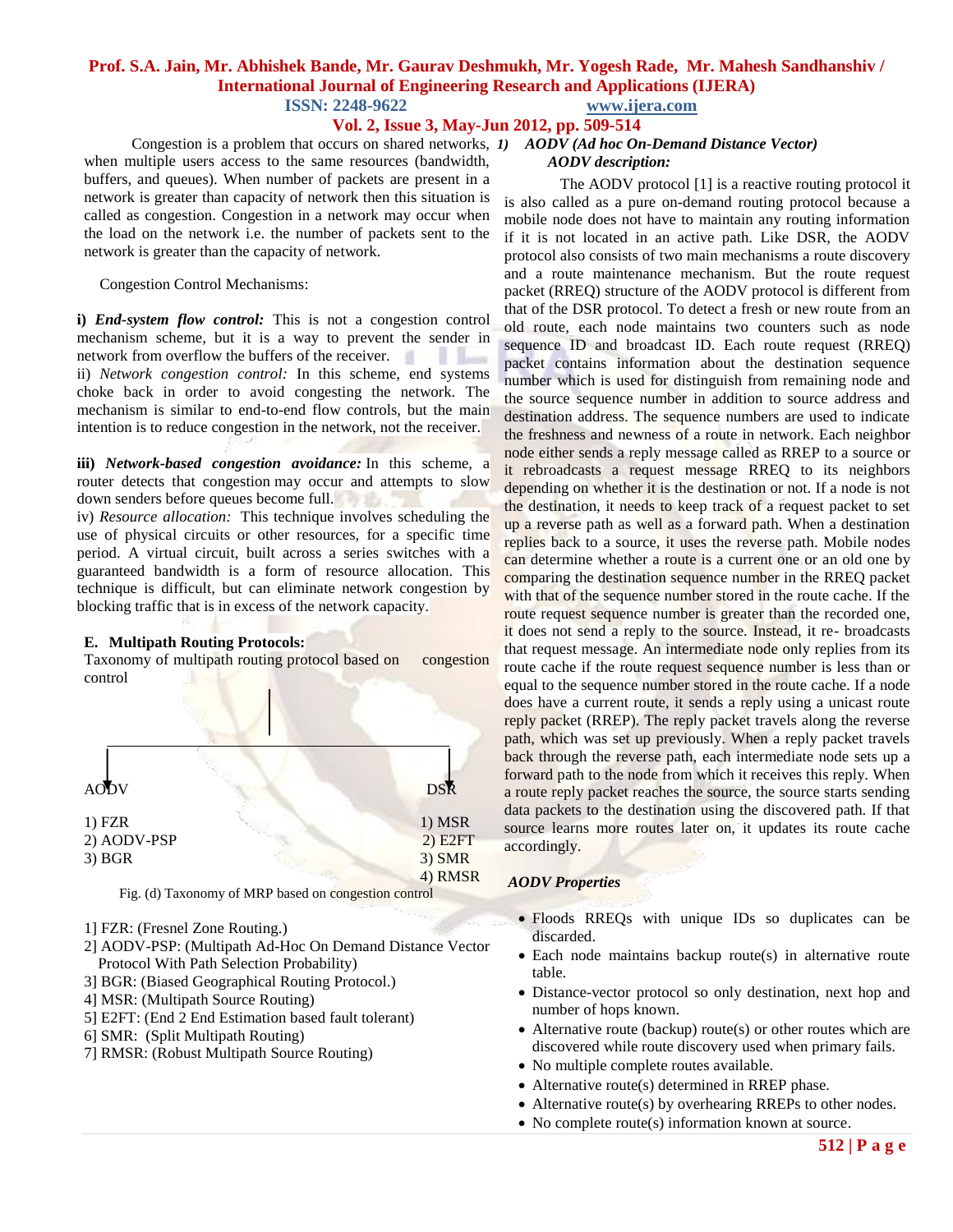**ISSN: 2248-9622 www.ijera.com**

**Vol. 2, Issue 3, May-Jun 2012, pp. 509-514**

#### *2) Fresnel zone routing (FZR):*

 In AOMDV [8] each RREQ, respectively RREP arriving at a node defines an alternate path to the source or

FZR is a multipath routing protocol which estination. Just accepting all such copies will lead to the supports congestion control. It classifies intermediate nodeformation of routing loops. In order to eliminate any possibility according to their capacity and efficiency in forwarding packets of loops, the "advertised hop count" is introduced. The FZR protocol is a combination of both proactive and reactived *vertised hopcount* of a node *i* for a destination node *d* routing protocols. FZR [10] can lighten congestion at an epresents the maximum hopcount of the multiple paths for node intermediate node and achieve better transport layer throughput available at *i*. The protocol only accepts alternate routes with In FZR path hop count which is nothing but the shorter distanchopcount lower than the advertised hop count, alternate routes traveled by the packet so the hop count is used for zone with higher or the same hopcount are discarded. The advertised construction. In FZR [10], each node maintains a distance table, open mechanism establishes multiple loop-free paths at the table consists of the fields: destination address, sequencevery node. These paths still need to be disjoint. For this we use number and hop distance. To construct and maintain these tables, he following:

a mobile node broadcasts Hello messages. Upon receiving a Hello message, a node updates its own table. When a distance table is ach RREQ arriving at node *I* via a different neighbor of *S*, or *S* propagated throughout the network, each node updates its self, defines a node-disjoint path from *I* to *S*. When a node *S* floods a RREQ packet in the network,

distance table and the first order paths are discovered. FZR [10] discovers alternate second order path with an on-demand Duplicate copies of a RREQ are not immediately discarded. approach. A source node or an intermediate node located in the ach packet is examined to see if it provides a node-disjoint path first zone initiates the route discovery process. When a neighboro the source. For node-disjoint paths all RREQs need to arrive located in the second zone receives a request packet, it sends vaia different neighbors of the source. This is verified with the reply message to the originating node via the upstream neighbors*first hop* field in the RREQ packet and the *firsthop\_list* for the The upstream nodes then record the forward path in the table and RREQ packets at the node. In AOMDV this is used at the intermediate nodes.

forward the reply messages to the originator. Upon receiving a reply massage, the originator records the path in the forward pathe paths determined there are link-disjoint, not node-disjoint. In table and this procedure repeats itself until message packet to do this, the destination replies up to k copies of the received at destination. Then data is transferred on this path. At the destination a slightly different approach is used, RREQ, regardless of the firsthops. The RREQs only need to arrive via unique neighbors.

# **3) Ad hoc On-demand Multipath Distance Vector routing (AOMDV)**

*AOMDV description:*

 The AOMDV uses the basic AODV route construction process. In this case, some extensions are made to create multiple link-disjoint paths. The main idea in AOMDV is to compute multiple paths during route discovery. It consists of two components:

- A route update rule to establish and maintain multiple loop-free paths at each node.
- A distributed protocol to find link-disjoint paths.

Before describing AOMDV [8], we first discuss AODV, from which it is derived. In AODV, when a source needs a route to a destination, it initiates a route discovery process by flooding a RREQ for destination throughout the network. RREQs should be uniquely identified by a sequence number so that duplicates can be recognized and discarded. Upon receiving a non-duplicate RREQ, an intermediate node records previous hop and checks whether there is a valid and fresh route entry to the destination in routing table. If such entry is found, the node sends back a RREP to the source; if not it rebroadcasts the RREQ message. A node updates its routing information and propagates the RREP upon receiving further RREPs only if a RREP contains either a larger destination sequence number or a shorter route found.

AOMDV properties

- Extension of AODV.
- RREQs from different neighbors of the source are accepted at intermediate nodes.
- Multiple link-disjoint routes are created (with modification at the destination they can be node-disjoint).
- Maximum hop count to each destination ("advertised hop count") is used to avoid loops.
- Multiple routes are established in single route discovery process.
- Nodes maintain next-hop info for destinations (multiple next-hops possible).

#### **4)Multipath AODV With Path Selection Probability (AODV-PSP):**

#### *AODV-PSP description:*

The AODVM-PSP protocol is an extension of AODVM protocol discussed earlier. The route discovery mechanism of AODVM-PSP [11] is similar to that of the AODV protocol. The multiple paths are set up in a similar manner as that of the AODVM protocol.

 The main difference between AODVM-PSP and AODVM [11] is that AODV-PSP considers delays along a path while making a routing decision. When a node sends a